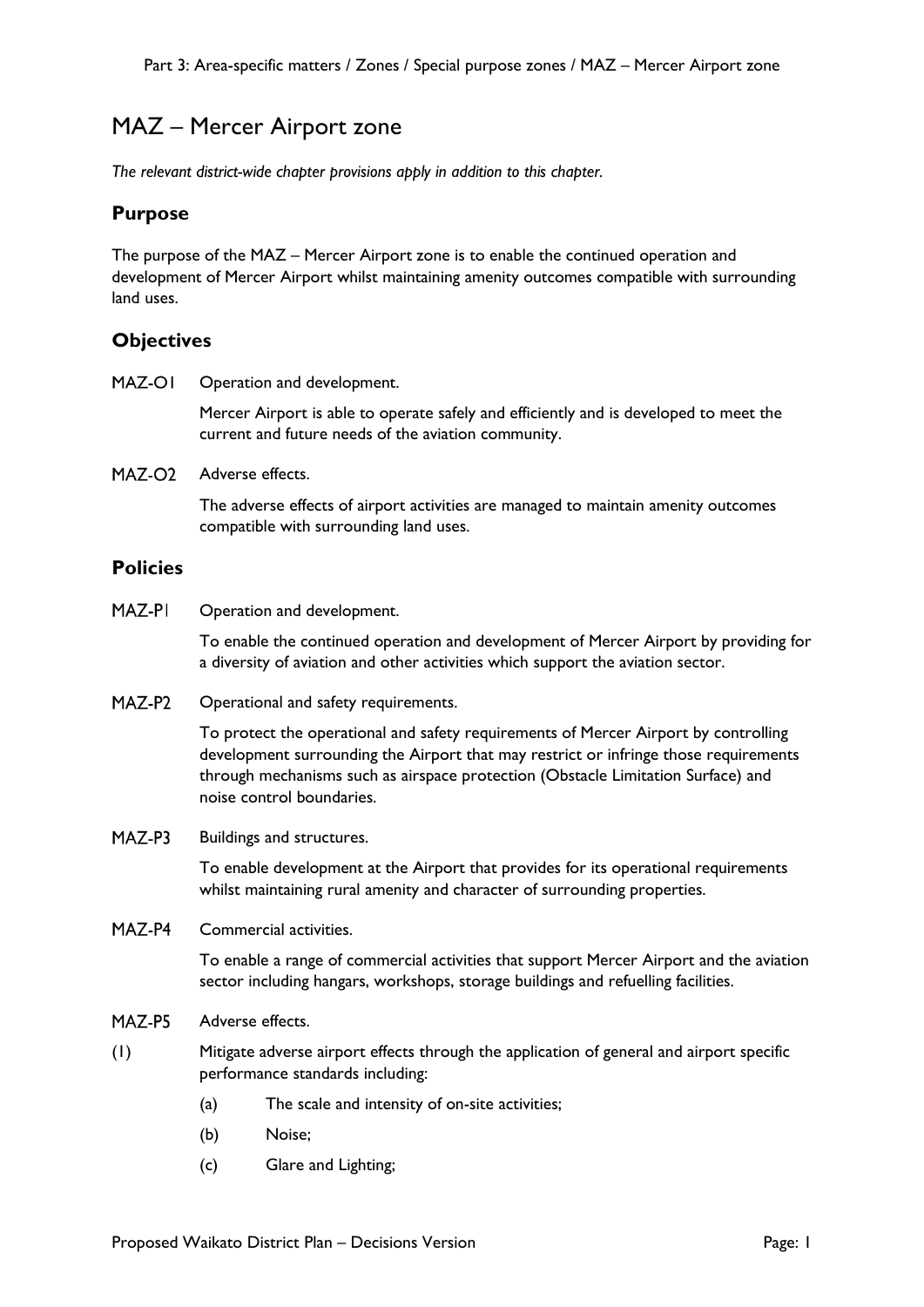- (d) Earthworks;
- (e) Hazardous substances;
- (f) Outdoor storage; and
- (g) Temporary events

# **Rules**

*Land use – activities*

In addition to the activity-specific standards listed below, permitted activities must also comply with all relevant Land-use effects standards and Land-use building standards in this chapter, as well as the standards in Part 2 / District-wide matters / General district-wide matters.

| <b>MAZ-RI</b>                       | General aviation including helicopters   |                                          |
|-------------------------------------|------------------------------------------|------------------------------------------|
| (1) Activity status: PER            |                                          | (2) Activity status where compliance not |
| <b>Activity-specific standards:</b> |                                          | achieved: n/a                            |
| Nil.                                |                                          |                                          |
| MAZ-R <sub>2</sub>                  | Recreational flying                      |                                          |
| (I) Activity status: PER            |                                          | (2) Activity status where compliance not |
| <b>Activity-specific standards:</b> |                                          | achieved: n/a                            |
| Nil.                                |                                          |                                          |
| MAZ-R3                              | Commercial aviation                      |                                          |
| (I) Activity status: PER            |                                          | (2) Activity status where compliance not |
| <b>Activity-specific standards:</b> |                                          | achieved: n/a                            |
| Nil.                                |                                          |                                          |
| MAZ-R4                              | Commercial maintenance and servicing     |                                          |
| (1) Activity status: PER            |                                          | (2) Activity status where compliance not |
| <b>Activity-specific standards:</b> |                                          | achieved: n/a                            |
| Nil.                                |                                          |                                          |
| MAZ-R5                              | Aviation related light industry          |                                          |
| (1) Activity status: PER            |                                          | (2) Activity status where compliance not |
| <b>Activity-specific standards:</b> |                                          | achieved: n/a                            |
| Nil.                                |                                          |                                          |
| MAZ-R6                              | Aviation related offices                 |                                          |
| (1) Activity status: PER            |                                          | (2) Activity status where compliance not |
| <b>Activity-specific standards:</b> |                                          | achieved: n/a                            |
| Nil.                                |                                          |                                          |
| MAZ-R7                              | Aviation related storage and warehousing |                                          |
| (I) Activity status: PER            |                                          | (2) Activity status where compliance not |
| <b>Activity-specific standards:</b> |                                          | achieved: n/a                            |
| Nil.                                |                                          |                                          |
| MAZ-R8                              | Navigational equipment                   |                                          |
| (1) Activity status: PER            |                                          | (2) Activity status where compliance not |
| <b>Activity-specific standards:</b> |                                          | achieved: n/a                            |
| Nil.                                |                                          |                                          |
| MAZ-R9                              | Mercer Airport runway and taxiways       |                                          |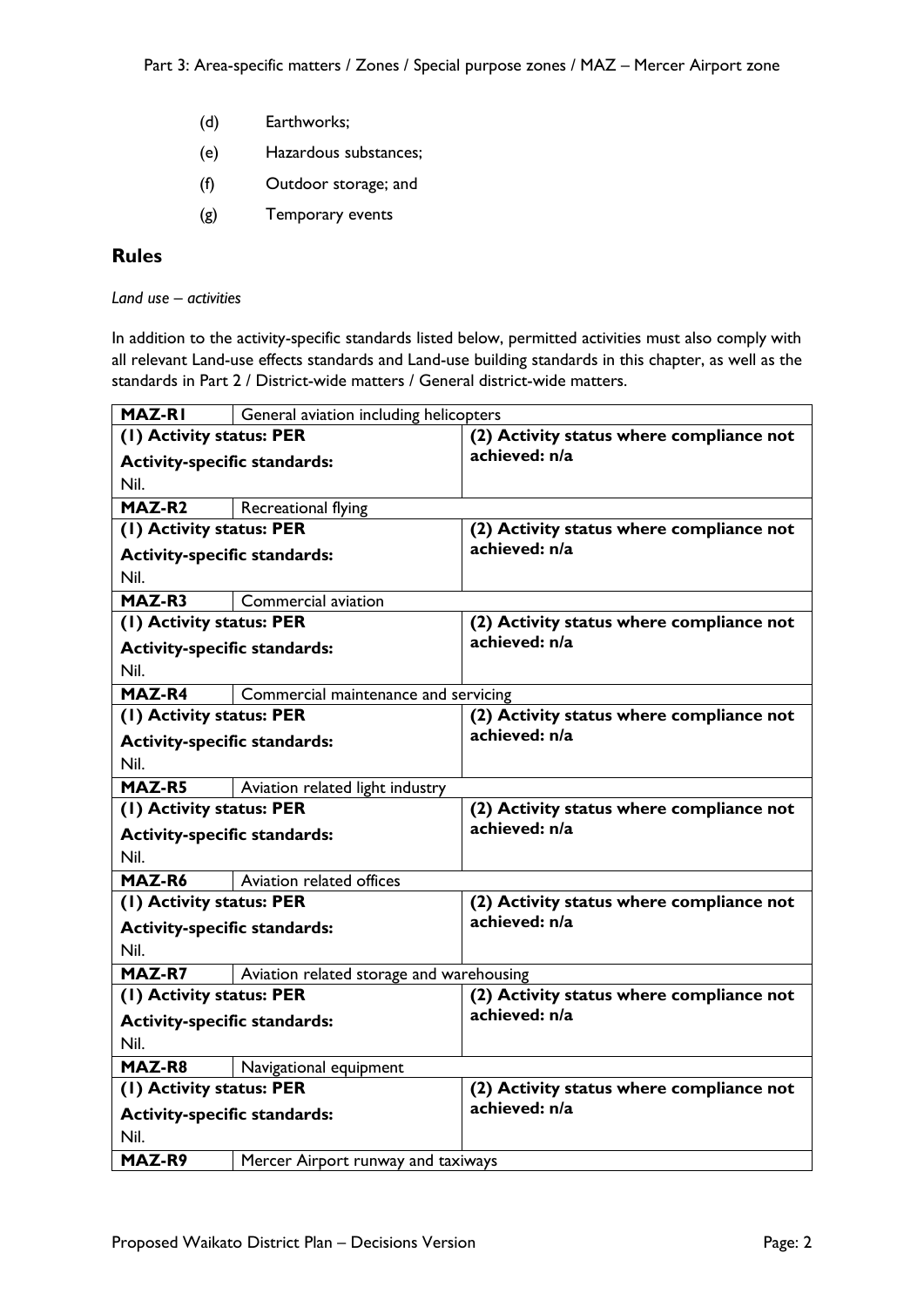| (1) Activity status: PER                                                              |                                                                                 | (2) Activity status where compliance not                                      |
|---------------------------------------------------------------------------------------|---------------------------------------------------------------------------------|-------------------------------------------------------------------------------|
| <b>Activity-specific standards:</b>                                                   |                                                                                 | achieved: n/a                                                                 |
| Nil.                                                                                  |                                                                                 |                                                                               |
| MAZ-RIO                                                                               | Clubrooms                                                                       |                                                                               |
| (1) Activity status: PER                                                              |                                                                                 | (2) Activity status where compliance not                                      |
| <b>Activity-specific standards:</b>                                                   |                                                                                 | achieved: n/a                                                                 |
| Nil.                                                                                  |                                                                                 |                                                                               |
| MAZ-RII                                                                               | Café                                                                            |                                                                               |
| (1) Activity status: PER                                                              |                                                                                 | (2) Activity status where compliance not                                      |
| <b>Activity-specific standards:</b>                                                   |                                                                                 | achieved: n/a                                                                 |
| Nil.                                                                                  |                                                                                 |                                                                               |
| MAZ-RI2                                                                               | Construction or alteration of a building for a sensitive land use               |                                                                               |
| (1) Activity status: PER                                                              |                                                                                 | (2) Activity status where compliance not                                      |
| <b>Activity-specific standards:</b>                                                   |                                                                                 | achieved: RDIS                                                                |
|                                                                                       | (a) The construction or alteration of a                                         | <b>Council's discretion is restricted to the</b>                              |
|                                                                                       | building for a sensitive land use that                                          | following matters:                                                            |
|                                                                                       | complies with all of the following                                              | (a) Effects on the amenity values of the site;                                |
| standards:                                                                            |                                                                                 | (b) The risk of electrical hazards affecting                                  |
|                                                                                       | (i) It is set back a minimum of 10m from                                        | the safety of people;                                                         |
| the centre of line of any electrical                                                  |                                                                                 | (c) The risk of damage to property; and                                       |
|                                                                                       | distribution or transmission lines, not                                         | (d) Effects on the operation, maintenance                                     |
|                                                                                       | associated with the National Grid,                                              | and upgrading of the electrical                                               |
|                                                                                       | that operate at a voltage of up to                                              | distribution or transmission lines.                                           |
| II0kV; or                                                                             |                                                                                 |                                                                               |
|                                                                                       | (ii) It is set back a minimum of 12m from                                       |                                                                               |
|                                                                                       | the centre of line of any electrical<br>distribution or transmission lines, not |                                                                               |
|                                                                                       | associated with the National Grid,                                              |                                                                               |
|                                                                                       | that operate at a voltage of I IOkV or                                          |                                                                               |
| more.                                                                                 |                                                                                 |                                                                               |
| MAZ-RI3                                                                               |                                                                                 | Construction, demolition, addition, and alteration of a building or structure |
| (I) Activity status: PER                                                              |                                                                                 | (2) Activity status where compliance not                                      |
| <b>Activity-specific standards:</b>                                                   |                                                                                 | achieved: n/a                                                                 |
| Nil                                                                                   |                                                                                 |                                                                               |
| MAZ-RI4                                                                               | Fuel storage and refuelling                                                     |                                                                               |
| (I) Activity status: CON                                                              |                                                                                 | (2) Activity status where compliance not                                      |
| <b>Activity-specific standards:</b>                                                   |                                                                                 | achieved: n/a                                                                 |
| Nil.                                                                                  |                                                                                 |                                                                               |
|                                                                                       |                                                                                 |                                                                               |
| Council's control is reserved over the<br>following matters:                          |                                                                                 |                                                                               |
| (a) The proposed site design and layout in<br>relation to:                            |                                                                                 |                                                                               |
| (i) The sensitivity of the surrounding<br>natural, human and physical<br>environment; |                                                                                 |                                                                               |
| (ii) Potential hazards and exposure<br>pathways arising from the proposed             |                                                                                 |                                                                               |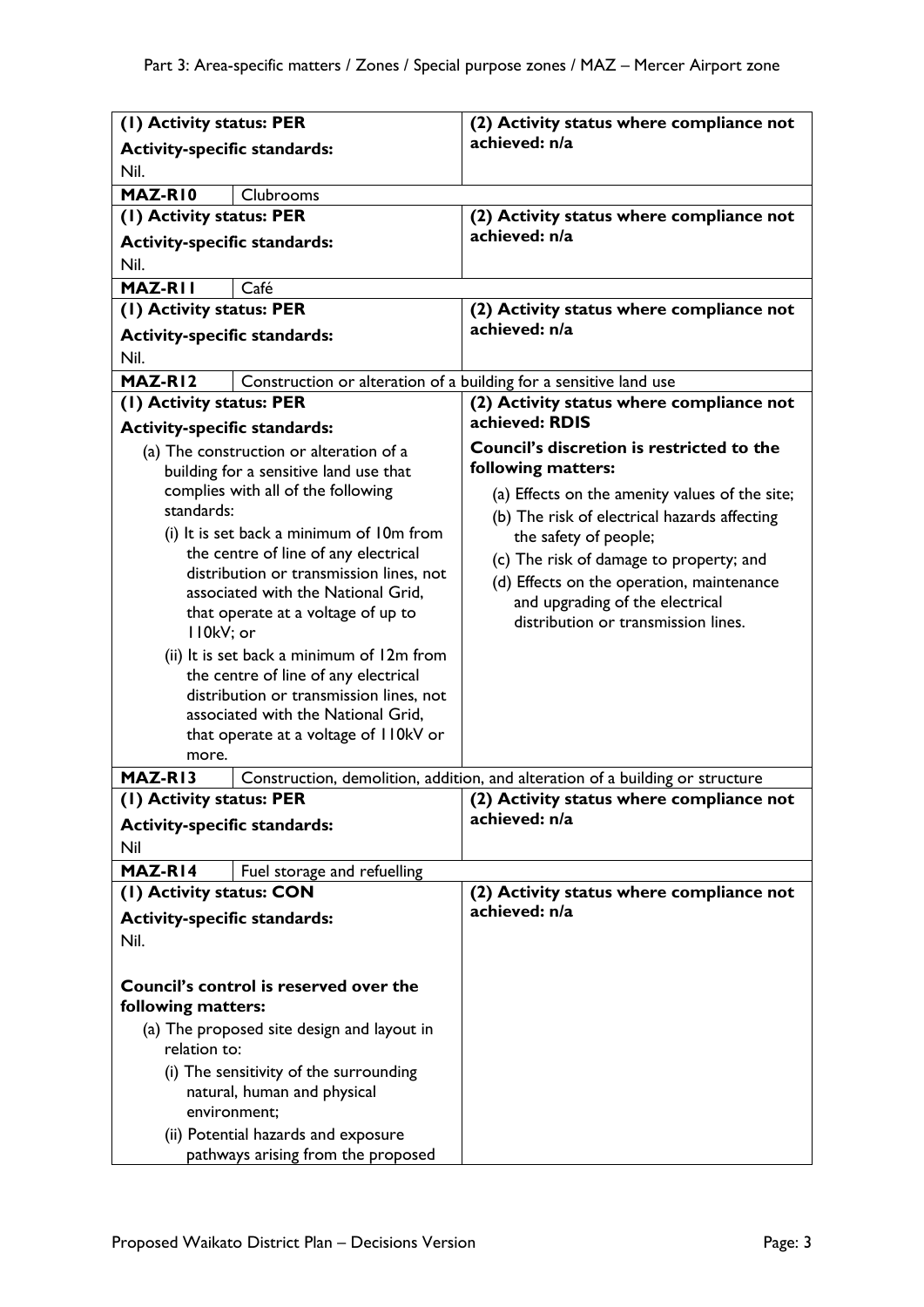| facility, including cumulative risks with<br>other facilities; and   |                                                    |                                                                                       |
|----------------------------------------------------------------------|----------------------------------------------------|---------------------------------------------------------------------------------------|
| (iii) Interaction with natural hazards                               |                                                    |                                                                                       |
| (flooding, instability), as applicable;                              |                                                    |                                                                                       |
| (iv) Proposed emergency management                                   |                                                    |                                                                                       |
| planning (spills, fire and other relevant<br>hazards); and           |                                                    |                                                                                       |
|                                                                      | (b) Proposed procedures for monitoring and         |                                                                                       |
|                                                                      | reporting of incidents.                            |                                                                                       |
| MAZ-RI5                                                              | Jet flights                                        |                                                                                       |
| (I) Activity status: RDIS                                            |                                                    | (2) Activity status where compliance not                                              |
| <b>Activity-specific standards:</b>                                  |                                                    | achieved: n/a                                                                         |
| Nil.                                                                 |                                                    |                                                                                       |
|                                                                      |                                                    |                                                                                       |
|                                                                      | Council's discretion shall be restricted to        |                                                                                       |
| the following matters:                                               |                                                    |                                                                                       |
|                                                                      | (a) Frequency and duration of flights;             |                                                                                       |
|                                                                      | (b) Effects on amenity values;                     |                                                                                       |
|                                                                      | (c) Hours and days of operation; and               |                                                                                       |
| (d) Noise levels                                                     |                                                    |                                                                                       |
| MAZ-R16                                                              | Accommodation above hangars                        |                                                                                       |
| (1) Activity status: RDIS                                            |                                                    | (2) Activity status where compliance not<br>achieved: n/a                             |
| <b>Activity-specific standards:</b>                                  |                                                    |                                                                                       |
| Nil.                                                                 |                                                    |                                                                                       |
|                                                                      |                                                    |                                                                                       |
| the following matters:                                               | <b>Council's discretion shall be restricted to</b> |                                                                                       |
| (a) Acoustic insulation and achievement of<br>internal noise levels; |                                                    |                                                                                       |
| (b) Design and orientation of habitable<br>building; and             |                                                    |                                                                                       |
| (c) Provision of appropriate water,                                  |                                                    |                                                                                       |
| wastewater and stormwater disposal<br>services.                      |                                                    |                                                                                       |
| MAZ-RI7                                                              |                                                    | Any activity that is not listed as prohibited, permitted, restricted discretionary or |
|                                                                      | discretionary.                                     |                                                                                       |
| (1) Activity status: NC                                              |                                                    |                                                                                       |

## *Land use – effects*

| <b>MAZ-SI</b>                                          | Hours of operation for aircraft operations |                                          |
|--------------------------------------------------------|--------------------------------------------|------------------------------------------|
| (1) Activity status: PER                               |                                            | (2) Activity status where compliance not |
| <b>Where:</b>                                          |                                            | achieved: DIS                            |
| (a) Aircraft operations shall be carried out           |                                            |                                          |
| between:                                               |                                            |                                          |
| (i) 0700 hours to 2200 hours in the                    |                                            |                                          |
| summer period; or                                      |                                            |                                          |
| (ii) 0700 hours to 1900 hours in the<br>winter period. |                                            |                                          |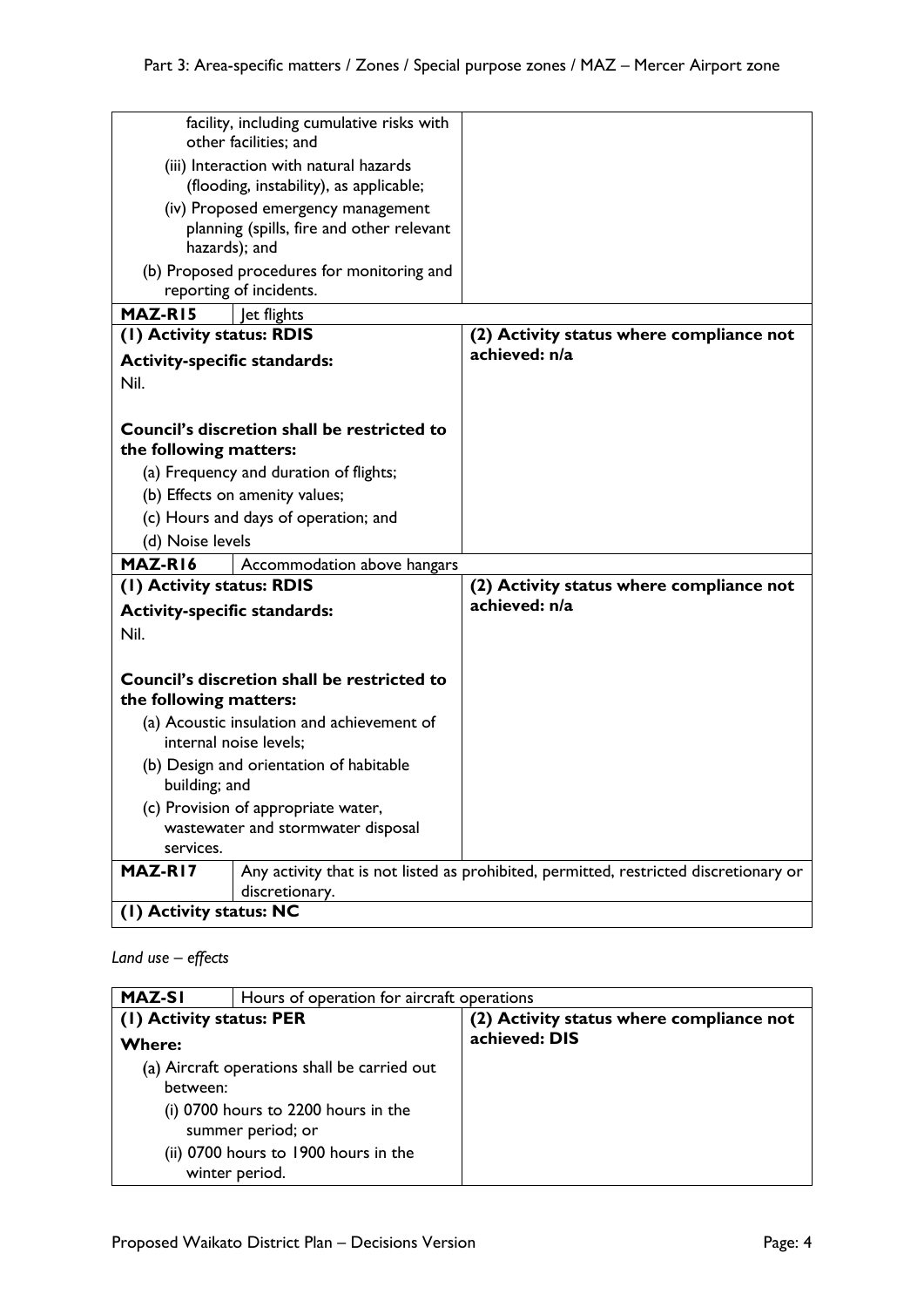| (b) MAZ-SI(I) does not apply to the<br>following:                                                                                                            |                                                                           |
|--------------------------------------------------------------------------------------------------------------------------------------------------------------|---------------------------------------------------------------------------|
| (i) Aircraft landing or taking off in an<br>emergency; or                                                                                                    |                                                                           |
| (ii) Emergency flights required to rescue<br>persons from life threatening<br>situations; or                                                                 |                                                                           |
| (iii) Emergency flights to transport<br>patients, human vital organs or<br>medical personnel in a medical<br>emergency; or                                   |                                                                           |
| (iv) Flights required to meet the needs to<br>a national or civil defence emergency<br>declared under the Civil Defence<br>Emergency Management Act 2002; or |                                                                           |
| (v) Aircraft using the airfield due to<br>unforeseen circumstances as an<br>essential alternative to landing at a<br>scheduled airport elsewhere; or         |                                                                           |
| (vi) Aircraft being used in the course of<br>firefighting duties; or                                                                                         |                                                                           |
| (vii) Aircraft being used in the course of<br>police duties.                                                                                                 |                                                                           |
| MAZ-S2<br>Outdoor storage                                                                                                                                    |                                                                           |
| (I) Activity status: PER                                                                                                                                     | (2) Activity status where compliance not<br>achieved: RDIS                |
| <b>Where:</b>                                                                                                                                                |                                                                           |
| (a) Outdoor storage of goods or materials<br>must:                                                                                                           | Council's discretion shall be restricted to<br>the following matters:     |
| (i) Be associated with a Permitted                                                                                                                           | (a) Effects on amenity;                                                   |
| Activity operating from the site; and                                                                                                                        | (b) Visual impact;                                                        |
| (ii) Not encroach on any required                                                                                                                            | (c) Nature, scale and location of screening;                              |
| parking and manoeuvring areas.                                                                                                                               | (d) Proximity and height of stockpiles to<br>road reserve or other sites; |
|                                                                                                                                                              | (e) Access to sunlight and daylight; and                                  |
|                                                                                                                                                              | (f) Safety of road users and pedestrians                                  |
| MAZ-S3<br>Access and vehicles                                                                                                                                |                                                                           |
| (1) Activity status: PER                                                                                                                                     | (2) Activity status where compliance not                                  |
| <b>Where:</b>                                                                                                                                                | achieved: RDIS                                                            |
| (a) The use of Mercer Airport for any<br>permitted activity set out in Rules MAZ-                                                                            | Council's discretion shall be restricted to<br>the following matters:     |
| R1 to MAZ-R11 (apart from a temporary                                                                                                                        | (a) Safety of access users;                                               |
| event) provided that:                                                                                                                                        | (b) Intersection safety with a public road;                               |
| (i) The number of vehicles accessing the                                                                                                                     | and                                                                       |
| MAZ - Mercer Airport zone shall not                                                                                                                          | (c) Formation, width, drainage.                                           |
| exceed 160 vehicles (320 vehicle                                                                                                                             |                                                                           |
| movements) per day.                                                                                                                                          |                                                                           |

*Land use – building*

| MAZ-S4 | Height of buildings, structures, trees and other vegetation |
|--------|-------------------------------------------------------------|
|        |                                                             |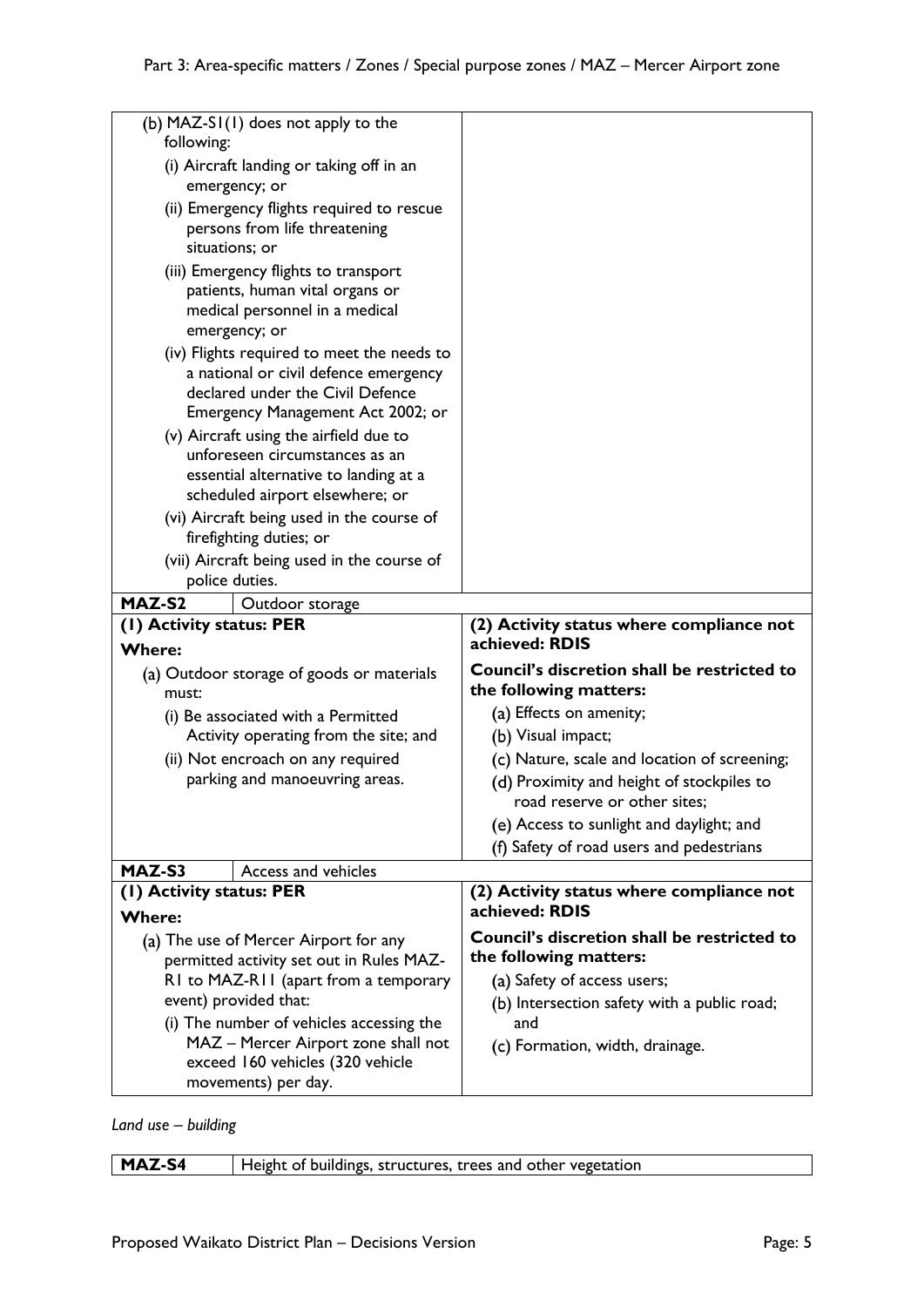| (1) Activity status: PER                                                               |                                                                          | (2) Activity status where compliance not                                                |
|----------------------------------------------------------------------------------------|--------------------------------------------------------------------------|-----------------------------------------------------------------------------------------|
| <b>Where:</b>                                                                          |                                                                          | achieved: RDIS                                                                          |
| (a) Any building or structure must not<br>exceed a height of 10 m, measured from       |                                                                          | Council's discretion shall be restricted to<br>the following matters:                   |
|                                                                                        | the natural ground level immediately                                     | (a) Form, bulk and location of building,                                                |
|                                                                                        | below that part of the structure; and                                    | structure, object, mast or tree;                                                        |
|                                                                                        | (i) Any building, structure, tree or other                               | (b) Effect on the safe and efficient operation                                          |
|                                                                                        | vegetation must not protrude through<br>the Obstacle Limitation Surfaces | of Mercer Airport; and                                                                  |
|                                                                                        | defined in APPII - Mercer Airport.                                       | (c) Access to daylight and sunlight.                                                    |
| MAZ-S5                                                                                 | Height in relation to boundary                                           |                                                                                         |
| (1) Activity status: PER                                                               |                                                                          | (2) Activity status where compliance not                                                |
| <b>Where:</b>                                                                          |                                                                          | achieved: RDIS                                                                          |
| (a) Any building, structure or stockpiling of<br>materials must not protrude through a |                                                                          | Council's discretion shall be restricted to<br>the following matters:                   |
|                                                                                        | height control plane rising at an angle of:                              | (a) Effects on amenity values;                                                          |
|                                                                                        | (i) 45 degrees commencing at an<br>elevation of 2.5m above ground level  | (b) Admission of daylight and sunlight to the<br>site and other sites; and              |
|                                                                                        | at every point of the Zone boundary.                                     | (c) Extent of areas of non-compliance.                                                  |
| MAZ-S6                                                                                 | Building coverage and impervious area                                    |                                                                                         |
| (I) Activity status: PER<br><b>Where:</b>                                              |                                                                          | (2) Activity status where compliance not<br>achieved: RDIS                              |
| (a) Construction or alteration of a building<br>must comply with all of the following: |                                                                          | Council's discretion shall be restricted to<br>the following matters:                   |
|                                                                                        | (i) The total building coverage must not                                 | (a) Effects on amenity values;                                                          |
| exceed:                                                                                |                                                                          | (b) Building form, bulk, location, external                                             |
| (1) 30% of the site area, up to a                                                      |                                                                          | cladding and colour;                                                                    |
|                                                                                        | maximum of 900m <sup>2</sup> ; and                                       | (c) Extent of area of non-compliance;                                                   |
|                                                                                        | (2) result in more than 60% of the site                                  | (d) Effects on adjacent sites;                                                          |
|                                                                                        | having an impervious surface, up to<br>a maximum 1800m <sup>2</sup>      | (e) Stormwater management;                                                              |
|                                                                                        | impermeability.                                                          | (f) Onsite parking provision; and                                                       |
|                                                                                        | (b) $MAZ-S6(1)(a)$ does not apply to a                                   | (g) Landscape planting and other visual                                                 |
|                                                                                        | structure that is not a building.                                        | mitigation measures                                                                     |
| MAZ-S7                                                                                 | <b>Building setback</b>                                                  |                                                                                         |
| (I) Activity status: PER<br><b>Where:</b>                                              |                                                                          | (2) Activity status where compliance not<br>achieved: RDIS                              |
|                                                                                        |                                                                          | Council's discretion shall be restricted to                                             |
| (a) Any building must be set back at least 6m<br>from a MAZ - Mercer Airport zone      |                                                                          | the following matters:                                                                  |
| boundary.                                                                              |                                                                          | (a) Effects on amenity values;                                                          |
|                                                                                        |                                                                          | (b) Effects on adjacent sites; and                                                      |
|                                                                                        |                                                                          | (c) Effects on aircraft safety and taxiing.                                             |
| MAZ-S8                                                                                 | planning maps                                                            | Habitable buildings inside the 65 dBA L <sub>dn</sub> air noise boundary contour on the |
| (1) Activity status: RDIS                                                              |                                                                          | (2) Activity status where compliance not                                                |
| <b>Where:</b>                                                                          |                                                                          | achieved: n/a                                                                           |
| (a) Any habitable building inside the 65 dBA                                           |                                                                          |                                                                                         |
| $L_{dn}$ contour as shown on the planning                                              |                                                                          |                                                                                         |
| maps.                                                                                  |                                                                          |                                                                                         |